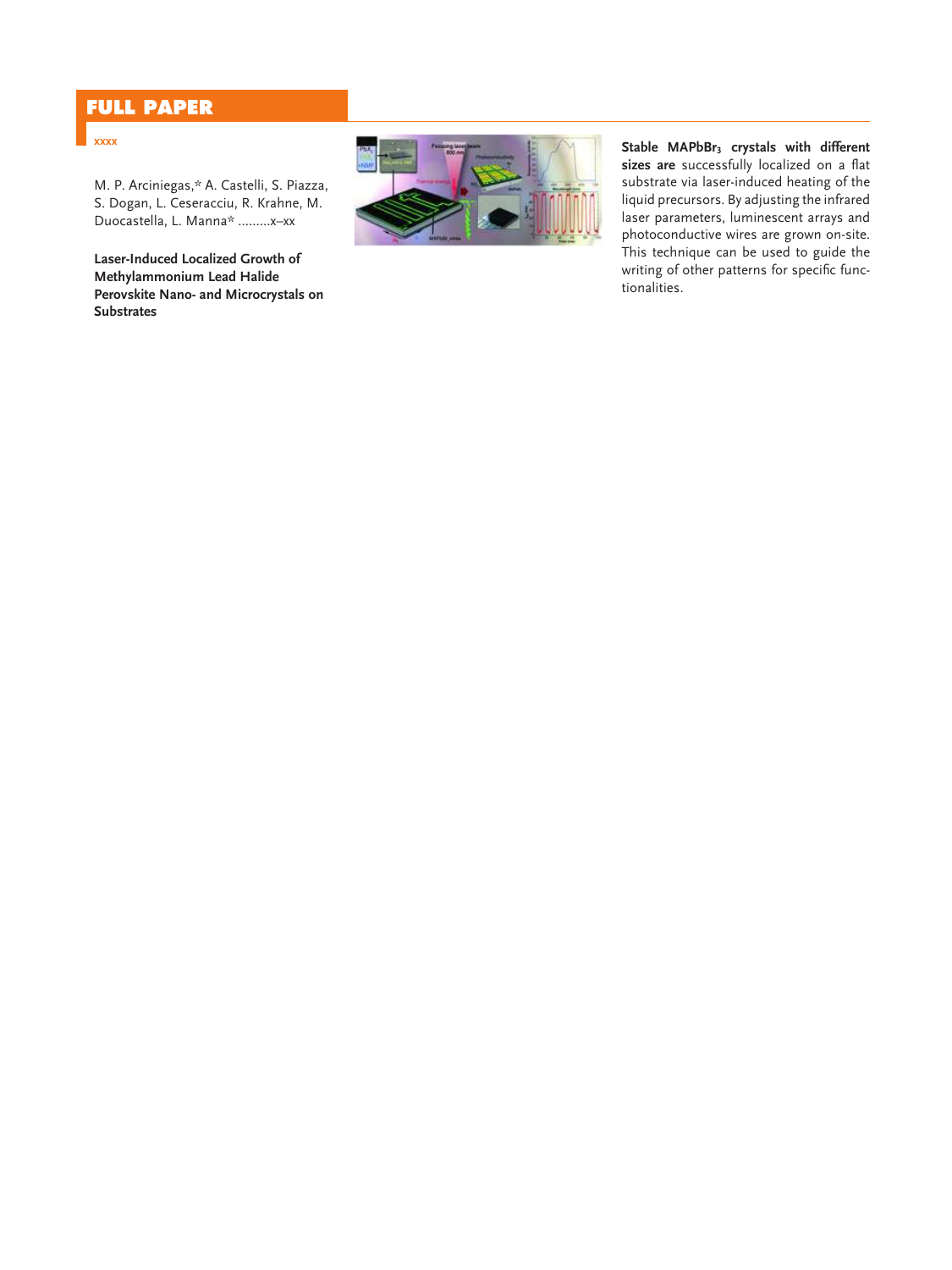# FULL PAPER Author Pro **xxxx www.afm-journal.de**

# **Laser-Induced Localized Growth of Methylammonium Lead Halide Perovskite Nano- and Microcrystals on Substrates**

*Milena P. Arciniegas,\* Andrea Castelli, Simonluca Piazza, Sedat Dogan, Luca Ceseracciu, Roman Krahne, Marti Duocastella, and Liberato Manna\**

> Perovskite-based optoelectronic devices have shown remarkable performances, especially in the field of photovoltaics. Still, a rapid solution processing approach able to produce localized stable perovskite crystals remains a general challenge and is a key step toward the miniaturization of such materials in on-chip components. This study presents the confined growth of methylammonium (MA) lead halide perovskite crystals that are thermally induced through a localized laser irradiation. Importantly, such structures remain stable over time, that is, they neither dissolve back into the surrounding liquid nor detach from the substrate. This is attributed to a chemical reaction locally triggered by the induced heat on the substrate surface that is transferred to the perovskite precursors (liquid) layer, thus generating "on-demand" MA ions from the *N*-methylformamide solvent. By tuning the laser parameters, such as power density or irradiation time, variations in shape and size of the crystals, from microcrystals of  $\approx$ 50  $\mu$ m to nanocuboids of ≈500 nm are observed. This study also demonstrates that, with an optimized distance between the irradiated regions and by controlling the relative laser displacement speed, luminescent and photoconductive MAPbBr<sub>3</sub> wires and microplates can be generated.

M. P. Arciniegas, A. Castelli, S. Dogan, R. Krahne, L. Manna Nanochemistry Department Istituto Italiano di Tecnologia **Q1** Via Morego 30 Genova, 16163, Italy A. Castelli Dipartimento di Chimica e Chimica Industriale Universita degli Studi di Genova ` Via Dodecaneso, 31 Genova, 16146, Italy S. Piazza, M. Duocastella Nanoscopy and NIC@IIT Istituto Italiano di Tecnologia Via Morego 30 Genova, 16163, Italy S. Piazza Dipartimento di Informatica Bioingegneria Robotica ed Ingegneria dei Sistemi Universita degli Studi di Genova ` Via Opera Pia 13 Genova, 16145, Italy L. Ceseracciu Materials Characterization Facility Istituto Italiano di Tecnologia Via Morego 30 Genova, 16163, Italy *Correspondence to*: M. P. Arciniegas (E-mail: [milena.arciniegas@iit.it\)](mailto:milena.arciniegas@iit.it), L. Manna (E-mail: [liberato.manna@iit.it\)](mailto:liberato.manna@iit.it)

## **1. Introduction**

The extremely versatile properties exhibited by halide perovskites-based systems have made them among the most studied in the field of optoelectronics in the last years.<sup>[1-4]</sup> Thanks to their tunable bandgap,<sup>[5, 6]</sup> high charge-carrier mobility<sup>[7]</sup> and high photoluminescence quantum yield, $[8]$  along with the possibility of adjusting such features by simple replacement of the cation(s) or halide component,<sup>[9–11]</sup> halide perovskites have emerged as attractive low-cost alternative materials suitable for many technologies. Their easy solution-processability has also facilitated their direct integration in devices such as photodetectors,<sup>[12, 13]</sup> light emitting diodes,<sup>[10, 14]</sup> and solar cells,[15, 16] where they have reached competitive performances.

Methylammonium (MA) lead halide perovskites, especially  $CH_3NH_3PbX_3$  (X = Cl, Br, I), have been extensively studied in the form of bulk crystals,  $[17, 18]$  thin films,  $[19, 20]$  and nanocrystals,[21, 22] and several different routes are being explored to fabricate high quality materials. It is also known that the way perovskite precursors are processed has a strong impact on the performance of the resulting materials, in particular for the preparation of thin films.[23, 24] Typically, thermal treatments following conventional solution-processing strategies are required to enhance their energy conversion efficiency in solar cells and to accelerate their crystallization from the solution phase, for a less expensive and rapid preparation.[25–28] In general, the developed approaches involve multiple steps, from the preparation of the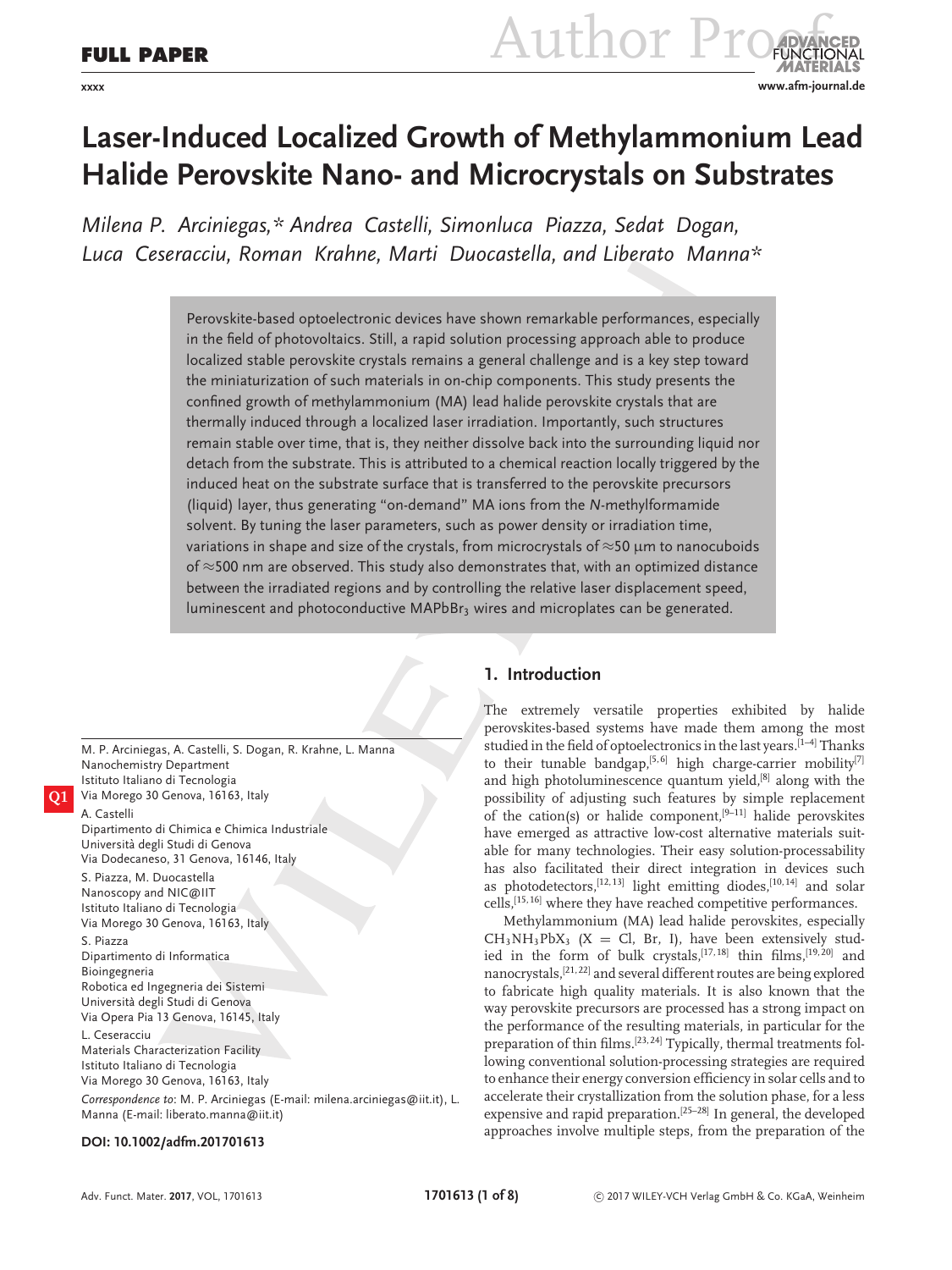

**www.advancedsciencenews.com www.afm-journal.de**

MA salts to the selection of the deposition technique related to the device fabrication steps.[29–32] Despite the notable advantages of the solution processing methods, the poor stability of  $MAPbX<sub>3</sub>$ perovskites in conventional solvents and the growth of intermediate phases during dewetting of deposited precursors make it difficult to control their crystallization properly.<sup>[29, 33, 34]</sup> These issues become relevant in the cases where precise localization of the nucleation spots is needed, which is crucial for creating ordered arrays of perovskite crystals directly from the liquid phase. There are few examples of local growth of periodic arrays of  $MAPbX<sub>3</sub>$  perovskites, and primary for the MAPbI<sub>3</sub> system. These are seeded growth of microplates,[35] growth of nanoplatelets by physical vapor deposition on prefabricated 2D substrates,[36] growth of nanowires guided by nanofluidic channels,[37] and dewetting control of the precursor solution by "liquid knife."[38] Recently, a more direct approach has been implemented through the use of a near-infrared laser as the energy source to induce the perovskite conversion from a mixture of MAI with PbI<sub>2</sub> in gamma-butyrolactone and dimethyl sulfoxide solvents that provides uniform MAPbI<sub>3</sub> thin films for photovoltaics.<sup>[39]</sup> This route has been later explored to nucleate on-site MAPbBr<sub>3</sub> microcrystals for photodetectors from a solution of MABr with  $PbBr<sub>2</sub>$  in dimethylformamide.<sup>[40]</sup> This latter work evidenced the remarkable advantages that the laser techniques bring to the processing of such materials, for example a reduced processing time and controlled positioning of the perovskite structure in the desired regions, without the need of masks or multiple lithography steps. On the other hand, if a more robust and reliable laser protocol could be followed, it would be possible to overcome issues such as poor stability and limited size control of the locally generated perovskite crystals.

In this work, we describe the capability of a system based on a solution of PbX<sub>2</sub> in HX with *N*-methylformamide (NMF) to locally crystalize stable MAPbX<sub>3</sub> structures on a flat substrate when exposed to the infrared radiation from a laser, at room temperature. The approach employs low-toxicity perovskite precursors that can deliver MA ions through the acid-catalyzed hydrolysis of NMF.[41] This reaction is enhanced locally by the laser-induced thermal energy on the substrate, which is transferred to the liquid precursor layer. Under suitable experimental conditions, the spontaneous formation of MA ions did not occur in the absence of near-infrared irradiation (for the time scale of the experiments) and, instead, was triggered by the laser. This induced a localized nucleation, which was then controlled by adjusting the laser parameters, such that different geometries (arrays of dots, squares, and wires) could be written on the substrate in seconds.

### **2. Results and Discussion**

In our experiments, we prepared a fresh solution of perovskite precursors containing  $PbBr_2$  (1 M concentration) in 60 µL of HBr and 350 µL of NMF, following the procedure described for the growth of MAPbBr<sub>3</sub> bulk crystals in a recent work from our group.[41] Prior to the deposition of the precursor solutions, the Si substrates were mounted on the laser sample holder of the motorized stage to focus the objective lens on their top surface. Then, we placed an aliquot (0.2  $\mu$ L) of the perovskite precursor



Figure 1. Laser-induced nucleation of MAPbX<sub>3</sub> crystals. a) Sketch of the laser-printing process: the mixture of perovskite precursors is deposited on a Si substrate that is irradiated with an 800 nm laser. In the beam focused region a heat distribution is induced, promoting the formation of MAPbX<sub>3</sub> crystals; b,c) Fluorescence and SEM correlative images of the MAPbBr<sub>3</sub> crystals taken shortly after laser irradiation. Scale bars, 100 and 50  $\mu$ m, respectively; the inset in b) shows the EDS analysis of a representative crystal that confirms their Pb:Br atomic ratio of 1:3, supportive of the perovskite structure. Scale bars: 2 µm. The embedded cartoon illustrates the size dependence of the crystals with the laser (radial) induced temperature in the spot, from the coldest regions in blue to the hottest ones in red. **Q3**

solution on the substrates, allowing it to spread over the surface for a few minutes, such that a thin and uniform liquid layer over several square millimeters was formed (**Figure 1**a). We used a femtosecond laser at 800 nm wavelength with a repetition rate of 80 MHz and average power ranging from 180 to 370 mW to induce the local heating of the substrates necessary to promote the nucleation and growth of perovskite crystals (see Experimental Section and Table S1 of the Supporting Information for details). Note that all the as-deposited solutions of perovskite precursors are transparent to the laser wavelength, as confirmed by their absorption spectra (see Figure S1 of the Supporting Information). Thus, the light is only absorbed by the substrate, which then generates heat that is dissipated to the liquid layer above, [42] as illustrated in Figure 1a. This laser-induced local temperature gradient is what leads to the formation of perovskite crystals on specific sites on irradiated planar substrates (see a scheme of the process in Figure S2 of the Supporting Information). Typically, the sample dries during the fabrication process, and the obtained perovskite crystal structures can be inspected immediately after their fabrication by fluorescent microscopy with lowpower excitation in the UV/blue (both in the same setup used for the laser-printing, and in other more standard confocal fluorescent microscopes). Furthermore, we investigated the samples by scanning electron microscopy (SEM) in order to analyze the size and shape of the crystals at higher resolution.

First, we demonstrate the feasibility of our method to grow stable perovskite crystals with controlled size on targeted locations on the Si substrate. To this end, we irradiated the liquid layer of the MAPbBr<sub>3</sub> perovskite precursors at fixed positions with the laser focused on a spot size of 12  $\mu$ m diameter (0.5 s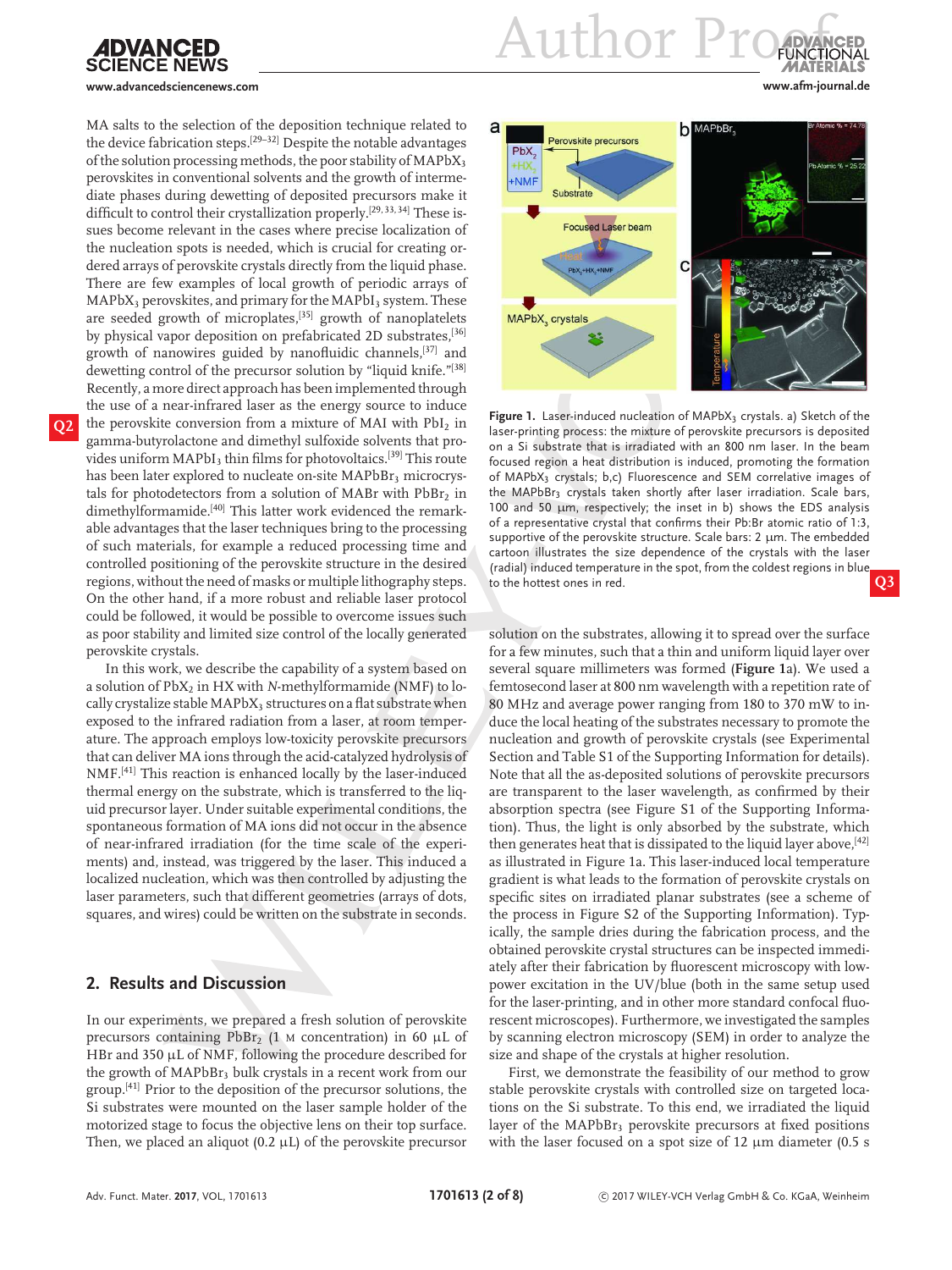**Author Pro** 

**www.advancedsciencenews.com www.afm-journal.de**

of exposure). Figure 1b shows a fluorescent image (excitation at 430 nm, detection band 535–550 nm) that was recorded shortly after the laser exposure, where we observe a small central void region that is surrounded by an inner ring of small (few 100 nm sized) nanocrystals, and an outer ring of micrometer-sized rectangular sheets. The SEM image in Figure 1c, taken from the same region, demonstrates the stability of the fabricated crystals; they preserve their shape and remain attached to the substrate surface. Careful comparison of the confocal and SEM images shows that the microcrystals in the outer ring have undergone an additional overgrowth of  $\approx$ 10%, while for the ones in the central ring we do not observe a change in size. Importantly, the crystals were only formed in a well-defined localized region around the laser spot, i.e., no spontaneous growth at arbitrary locations was observed. Elemental analysis via energy dispersive spectroscopy (EDS) of the fabricated structures (in the scanning electron microscope) for Pb and Br indicates a 1:3 atomic ratio (Figure S3, Supporting Information). This confirms the formation of MAPbBr<sub>3</sub> perovskite crystals, as also evidenced by the Xray diffraction (XRD) patterns (Figure S16, Supporting Information). Our data point to a process where acid-catalyzed hydrolysis of the NMF in solution<sup>[41]</sup> is driven by the laser-induced heating, which results in the on-demand formation of MA ions by the precursors and leads to the local formation of stable MAPbBr<sub>3</sub> perovskite crystals.

A detailed analysis of the laser-induced  $MAPbBr<sub>3</sub>$  crystals shows that several fully developed crystals with a cubic shape and a lateral size of less than  $2 \mu m$  nucleate in the inner region, where the temperature should be highest. Also, fewer larger structures appear further away from the irradiated spot, indicating an increase in perovskite crystal size with decreasing laser-induced temperature. We observed structures up to  $25 \mu m$  crystalizing in an intermediate region, followed by a more abrupt change to significantly larger plate-like crystals with a lateral size up to 100 μm and a thickness of  $\approx$ 2 μm that constitute the outer ring of the deposit (see closer views in Figure S4 of the Supporting Information). These observations indicate that the formation of the laser-induced crystals follows a classical nucleation-driven growth mechanism that typically depends on the temperature of the system: at high temperatures more nuclei are formed with less precursors available and thus smaller structures grow (inner region), while fewer nuclei are induced at lower temperatures, promoting larger crystals. A theoretical evaluation of the laser-induced temperature on the Si substrate shows that it reaches  $\approx$ 110 °C in the center of the irradiated spot and that the temperature decreases to  $\approx$ 60 °C at a distance of 5 um after 30 ms of laser irradiation (see Figure S5 in Section III of the Supporting Information). Further evidence of the conversion of the absorbed laser energy into heat comes from thermal images of the Si substrates acquired before and after laser irradiation (see Figure S6 in the Supporting Information). Moreover, in our system, the laser-induced thermal gradient strongly influences the local concentration of precursors, since the formation of MA ions in the irradiated region is enhanced by the generated thermal energy. The local variation in the concentration of MA ions is most likely responsible for the screw-dislocation growth observed in individual crystals located in the low-temperature regions, as evidenced by the spiral characteristic feature of this mechanism (see closer SEM images in the right panel of Figure

S4 of the Supporting Information).<sup>[43, 44]</sup> Hence, the extent of laser-induced temperature gradient can be used to control the size and morphology of perovskite crystals in our fabrication process.

We now analyze in detail the influence of the laser irradiation dose (at fixed power of 370 mW) on the resulting induced perovskite crystals. Since the fabrication of crystals with the laser is strongly influenced by the acid-catalyzed hydrolysis of the NMF in solution, we first tested the responsivity to the laser irradiation of the perovskite precursors after different times of incubations at ambient temperature (22 ◦C); see Table S1 and Figure S7 of the Supporting Information. We found that the solution incubated for 1 h requires significantly higher irradiation doses for the formation of perovskite crystals. At 2.3  $\times$  10<sup>7</sup> and 4.8  $\times$  10<sup>7</sup> J cm<sup>−</sup><sup>2</sup> (that correspond to 10 and 21 s of exposure time at 370 mW), we observed very few detached cuboid structures of  $\approx$ 15 µm; at even higher irradiation doses (9.7 ×  $10^7$  J cm<sup>-2</sup>, 42 s of exposure time), concentric small structures were formed with a significant overgrowth in the outer region (see Figure S7 of the Supporting Information). With a longer incubation time (6 h) of the solution, the irradiation dose needed for the crystal formation is significantly reduced. In this case, a donut-shaped region of crystals with sizes of approximately 25 µm is already formed at a dose of  $1.1 \times 10^7$  J cm<sup>-2</sup> (corresponding to 5 s exposure time), and increasing the irradiation dose up to 4.8 × 10<sup>7</sup> J cm<sup>−</sup><sup>2</sup> more defined plate-like crystals are observed (see the first panel in **Figure 2**a). This higher reactivity of the perovskite precursors with the incubation time can be explained by the increased release of MA ions in the solution over time from the slow acid hydrolysis of NMF in the presence of HX.[41] The 6 h incubation solution also enables to clarify the effect of the irradiation dose (and therefore laser-induced heating) on crystal formation: At relatively low doses (4.8  $\times$  10<sup>7</sup> J cm<sup>-2</sup>, lower laserinduced temperature), few nuclei are formed that are fed by MA ions from the surrounding liquid, which favors formation of a smaller number of crystals with a large dimension (see Movie S1 recorded at 40 frames s<sup>-1</sup>, and snapshots in Figure S8 of the Supporting Information). In contrast, by increasing the irradiation dose to 9.7  $\times$  10<sup>7</sup> J cm<sup>-2</sup> (exposure time of 42 s), the higher temperature induces a larger number of nucleation points and the competition for the available perovskite precursors becomes harder, resulting in the formation of smaller structures with a cubic shape that are randomly distributed in the vicinity of the irradiation spot (see red-framed panel in Figure 2a). A closer view of the MAPbBr<sub>3</sub> crystals that were formed under these low and high irradiation doses of 4.8  $\times$  10<sup>7</sup> and 9.7  $\times$  10<sup>7</sup> J cm<sup>-2</sup> can be appreciated in Figure S9 of the Supporting Information. We also tested higher laser irradiation doses, ranging from  $\approx$ 14  $\times$  $10^{7}$  to 42 ×  $10^{7}$  J cm<sup>-2</sup> (corresponding to exposure times of 60 s to 3 min), to check if such conditions could help to localize smaller structures from the 6 h incubated precursors. Interestingly, we found that macroscopic 3D dome-shaped structures grew in the irradiated spots at such high irradiation doses (see fluorescence images in Figure S10 of the Supporting Information); these domes are composed by smaller green-emitting crystals with a Pb:Br atomic radio near 1:3, as confirmed by EDS (see Figure S11 of the Supporting Information). This aggregation of crystals can be explained by the high temperature gradient induced in the liquid layer that promotes vigorous radial convective fluxes: a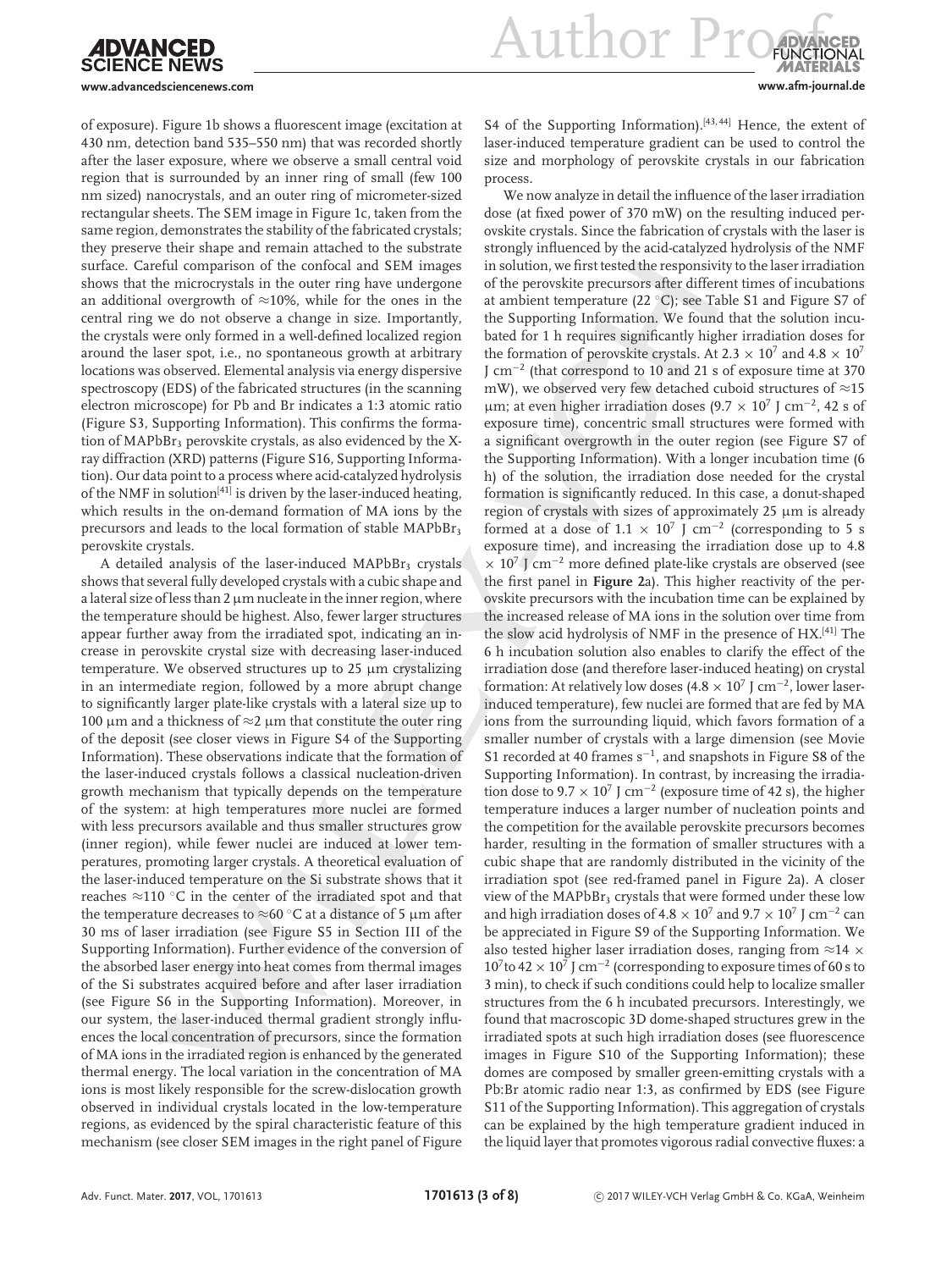

Author Pr

**www.advancedsciencenews.com www.afm-journal.de**



**Figure 2.** a) Colored fluorescence images taken after laser irradiation, evidencing the changes on size and distribution of the induced MAPbBr3 crystals by variation on the laser power and the exposure time: Platelike structures up to 25 µm form at high power in a donut shape; while very few compact and smaller platelets grow around the irradiated region at reduced laser power (less than 250 mW). Below 180 mW no laserinduced crystal growth occurs. The color of the image frames from red to blue illustrates the induced temperature, from high to low, with each laser power. Note that at 370 mW cuboids of 500 nm to 2 µm grow randomly dispersed after higher irradiation doses (42 s). Scale bars in blue to orange panels: 50 um; Scale bars in the red framed panels: 5 µm (left) and 50  $\mu$ m (right). b,c) 5  $\times$  5 and 8  $\times$  8 arrays of MAPbBr<sub>3</sub> plates for arrays with spacing of b) 150 µm and c) 50 µm. For (b) and (c), laser powers of 370 and 250 mW were used. Scale bars: 100 µm. d) Arrays of  $2 \times 2$  rectangles spaced 100 µm. Scale bar: 100 µm.

driving force that collects and locates the perovskite structures in a central point. This mechanism can be of use for laser-printing 3D geometries made of perovskite crystals.

We observed that irradiation of a single spot typically resulted in a donut-shaped distribution of the MaPbBr<sub>3</sub> crystals on the substrate surface that could only be avoided at very low irradiation doses (see Figure 2a). The depletion of material in the center of the donut may be explained by two different phenomena: (i) the temperature at the center could be too high for proper crystal growth to occur; and (ii) it is likely that there is an induced convective flux from the center toward the periphery of the irradiated area that displaces the crystals accordingly. Therefore, we tested lower irradiation doses to tune the crystal size and to achieve crystal growth also in the center of the heated region, and thus to obtain, in principle, a single crystal in the irradiated region. To this end, we used the 6 h incubated solution and varied both the laser power and the exposure time. Figure 2a shows a series of fluorescent images taken after irradiating the precursor layer at 100, 180, 250, and 370 mW for different laser exposure times/irradiation doses (see details in Table S3 of the Supporting Information).

At high laser powers, the donut-like distribution of perovskite crystals dominates in the growth region. A lower irradiation dose leads to a smaller area in which the crystals are formed (laser-activated spot). For example, at laser powers of 250 and

180 mW and short exposure times, we achieve well-compacted perovskite structures. The average size of the crystals formed under different laser exposure conditions is reported in Table S2 of the Supporting Information, and Figure S12 of the Supporting Information shows how the size of the laser-activated spot can be controlled by the irradiation dose. The proper optimization of such parameters can potentially lead to the localized growth of individual crystals in an irradiated region below 50  $\mu$ m.

With the point-by-point exposure, regular arrays of perovskite crystal deposits can be fabricated. Figure 2b shows an array of donuts with pitch of 150  $\mu$ m printed with a laser power of 370 mW, where we observe the occasional formation of crystals far away from the irradiated regions. Interestingly, we found a dependence of the array pitch *d* on whether or not crystals are formed at random position or solely near the irradiated spots. That is, if the pitch is reduced to 50  $\mu$ m (keeping the other writing parameters fixed), we observe only the formation of crystals at positions that correspond to the array pattern as demonstrated in Figure S13 of the Supporting Information. This effect can be rationalized considering that, for smaller pitch, less volume of precursors is available to feed the crystal growth in the irradiated region for each single shot. Therefore the precursors get fully consumed by the growing crystals, leaving no material for spurious floating nuclei to grow (as observed when working at low laser power). Using a pitch of 50  $\mu$ m and 250 mW leads to an optimized array of perovskite crystals with almost circular deposits and no deposits in between the shots. Figure 2d shows rectangular regions consisting of submicrometer-sized crystals that can be achieved by laser scanning on these regions (at 370 mW). Here too, we observed no formation of extra deposits for smaller distance ( $\approx$ 100 µm) between the rectangles, while, for large distance ( $\approx$ 400 µm) between the elements, extra growth at undesired positions can occur (see Figure S13 of the Supporting Information).

The versatility of our method can be extended by the continuous printing of perovskite crystal structures with a relative moving laser beam over the substrate surface that allows for the fabrication of larger structures, for example wires with millimeterscale length (Movie S2 of the Supporting Information). We realized that by keeping the laser beam fixed and moving the stage at velocities of few mm s<sup>−</sup><sup>1</sup> , and we obtained continuous wires consisting of aggregated perovskite crystals when working with a constant laser power of 370 mW. In this approach, the formation of the MAPbBr<sub>3</sub> crystals depends strongly on the relative velocity of the laser beam, as can be seen in **Figure 3**a.

At low velocities (0.5 and 1 mm  $s^{-1}$ ), we observe the formation not only of the wires along the irradiated lines but also of a large number of crystals in the surrounding area. The best condition for continuous wire fabrication is found at a velocity of 1.5–2 mm s<sup>-1</sup>, where the crystal formation is occurring solely along the exposed lines, and robust wires with a width of around 20–30  $\mu$ m are formed (by crystals of  $\approx$ 25  $\mu$ m<sup>2</sup>, see Figure S14 of the Supporting Information). Higher velocities lead to isolated large crystals and therefore discontinuous lines. The difference in relative laser velocities results in a different extension of the heat distribution around the exposed line, which in turn affects the amount of precursors that is involved in the reaction (see defects on Figure S15 of the Supporting Information). Low velocities lead to a broad heat distribution, and therefore also to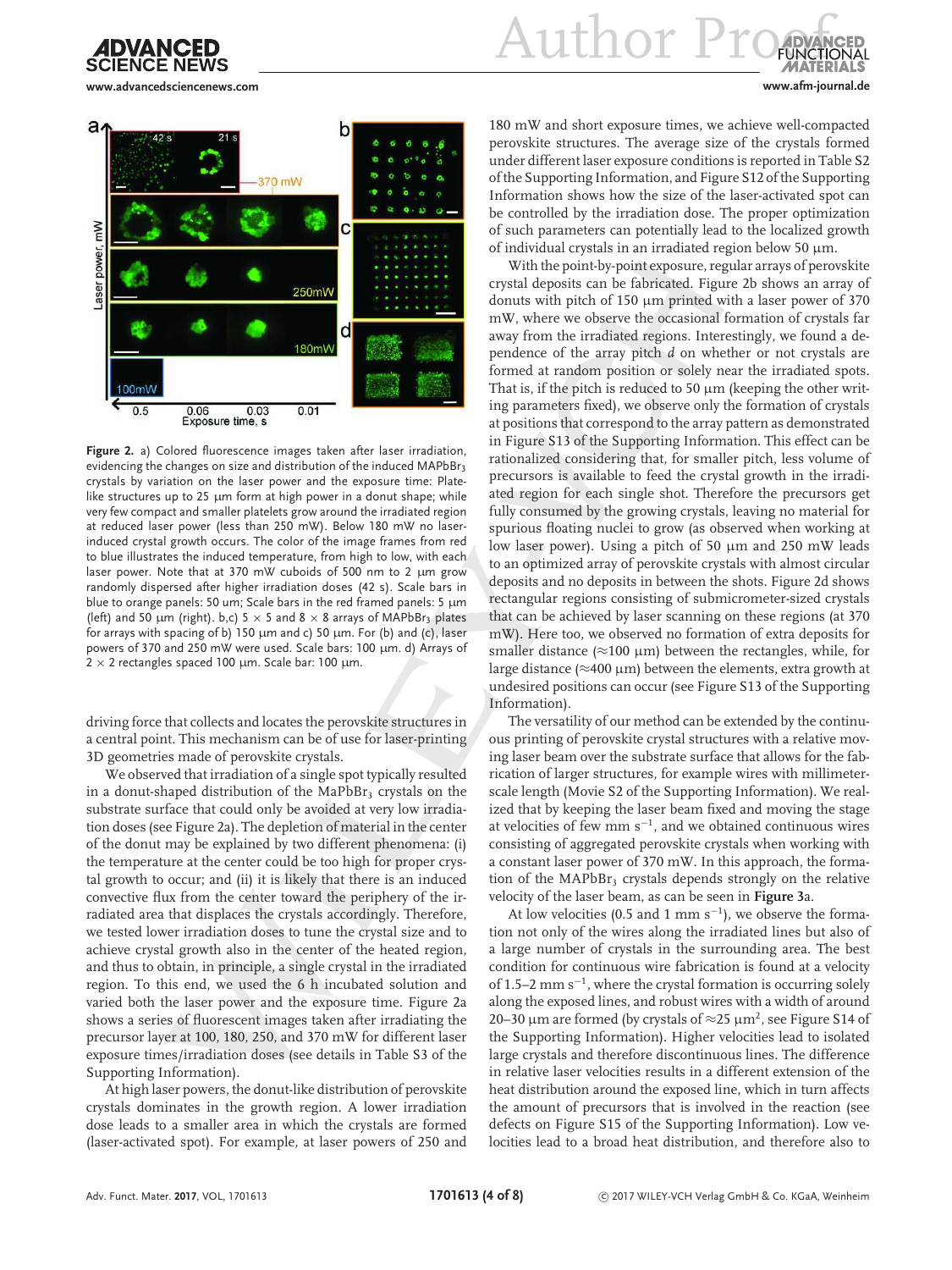

 $u$ <sub>11</sub>thor  $Pr$ 

**www.advancedsciencenews.com www.afm-journal.de**



Figure 3. a) Colored fluorescence images of the MAPbBr<sub>3</sub> wires prepared under different stage displacement speeds. b) (Top) Unprocessed fluorescent closer views of wires produced at 1.5 and 2.0 mm s<sup>-1</sup>. Scale bars: 100 µm The white arrow indicates the direction of the relative laser displacement and the embedded sketches highlight the organization of crystals in the wires. (Bottom) Transverse profile of a set of four wires prepared at 2.0 mm s−<sup>1</sup> showing a thickness (*t*) of ≈3 µm, a higher value with respect to the one found for a similar set with a speed of 1.5 mm  $s^{-1}$  ( $t = 1.2 \pm 0.5$   $\mu$ m). c) Colored fluorescence image showing a set of three MAPbCl3 wires prepared at 1.5 mm s<sup> $-1$ </sup>. Scale bars in (a) and (c): 200 µm.

nucleation points further away from the irradiated region (as observed for 0.5 mm s<sup>−</sup><sup>1</sup> in Figure 3a). On the other hand, at higher velocities (1.5–2 mm s<sup>-1</sup>) the laser-induced heat distribution is significantly narrower and the threshold for the crystal nucleation is restricted close to the exposed line. Increasing the velocity further leads first to isolated nucleation along the exposed line, and at even higher velocities (2.5 mm s<sup>-1</sup>) the laser provided heat is not anymore sufficient to induce nucleation. The typical height of the continuous wires is a few micrometers as is shown in Figure 3c by low-force (30 mN) scratches. The robustness of the wires is demonstrated by line scans under high tip load values that proved resistance up to 150 mN. Comparison between XRD data collected from these wires and a powder of bulk MAPbBr<sub>3</sub> crystal corroborates the conversion of the irradiated precursors to a cubic  $MAPbBr<sub>3</sub>$  crystal phase (Figure S16, Supporting Information). The crystal structure is not affected by a posttreatment that consisted in a vertical immersion of the substrates in acetone to remove the excess of perovskite precursors deposited on the substrates (see Figure S16 of the Supporting Information). Such stability has already been observed in perovskite crystals prepared by other protocols.<sup>[45,46]</sup> The crystals exhibit a photoluminescence peak at ≈540 nm (see Figure S17 of the Supporting Information) that is typical of this type of MAPbBr<sub>3</sub> microcrystals.<sup>[47, 48]</sup> We extended our approach for wire fabrication to other NMF/HX-based precursors to induce the formation of  $MAPbCl<sub>3</sub>$  and  $MAPbI<sub>3</sub>$  crystals, which showed promising results (Figure 3c; Figure S18, Supporting

Information), although for these materials the laser parameters need further optimization.

MAPbBr<sub>3</sub> microcrystals and continuous wires of such crystals can be interesting for optoelectronic devices and therefore we investigated their (photo)conductive properties. To this end, we followed two approaches: (i) the  $MAPbBr<sub>3</sub>$  wires were fabricated prior to the electrical contacts on 100 nm  $SiO<sub>2</sub>$ -coated Si substrates and then contacted by shadow mask evaporation with gold electrodes (4 nm Ti  $+$  50 nm Au), as illustrated in the top panel of **Figure 4**a; and (ii) the  $MAPbBr_3$  microcrystals were selectively laser-grown in the gap  $(\approx 10 \mu m)$  of prefabricated electrode pairs (bottom panel in Figure 4a). These two possibilities highlight the flexibility of our approach that allows to control the position and to some extent also the size and shape of the perovskite structures. The SEM images in Figure 4a show a closer view of a gold electrode evaporated on top of a laser-induced MAPbBr<sub>3</sub> wire (approach (i)); and a laser-induced MAPbBr<sub>3</sub> microplate (size  $\approx$ 20 × 20  $\mu$ m<sup>2</sup>) bridging two Au electrodes, as described in the approach (ii). The illumination power-dependent *I*–*V* characteristics of such MAPbBr<sub>3</sub> wires and microplate recorded at a fixed laser wavelength of 473 nm (above the bandgap of MAPbBr3) and in dark conditions are shown in Figure 4b (microplate) and Figure S19 (wires) of the Supporting Information. In the dark, the conductance of the wires and microplate is negligible, with only few pA at a bias of several volts (black line). Under illumination, the *I*–*V* manifests hysteresis with respect to the direction of the voltage sweep, and a strongly nonlinear behavior (see *I*–*V* curves in Figure S20 of the Supporting Information). In the case of the wires, the photo *I*–*V* in the range from 0 to 5 V can be described by the empirical  $cold$ -field emission model<sup>[49]</sup> that has been successfully applied to the photocurrent in nanocrystal assemblies,<sup>[50]</sup> and the current can be fitted by  $I(V) = CV^k \exp(-B/V)$ , where *C*,  $\kappa$ , and *B* are constants (see Figure S21 of the Supporting Information).

The photocurrent scales approximately linearly with the laser power in both cases (inset of Figure 4b; Figure S19a, Supporting Information). We observe from the wires a slightly superlinear dependence of the photocurrent on incident laser power that could be related to slightly reduced tunnel barriers at high carrier density, which is in agreement with the cold-field emission model. We tested the response time of the photocurrent for both approaches described above by switching the illumination on and off at a frequency of 80 Hz and a power intensity of 100 mW cm<sup>−</sup><sup>2</sup> , which translates to a regular photocurrent pattern (Figure 4c), from which a rise time of 1.0 ms and a fall time of 1.1 ms can be extracted (Figure 4e). These values are in line with those reported for MA lead iodide perovskites photodetectors.[41] The spectral photoresponsivity of the microplates, recorded under illumination with a Xenon lamp coupled to a monochromator (see details in the Experimental Section) at a fixed voltage of  $+3V$  is reported in Figure 4d. On the long wavelength side, the spectrum shows a sharp onset at 580 nm ( $\approx$ 2.13 eV) and a peak at 540 nm, which reflects the band-edge absorption of the MAPbBr<sub>3</sub> crystals (see Figure S22 of the Supporting Information).[26] In the range from 500 to 400 nm, the responsivity remains high with a maximum value of 0.83 mA W<sup>-1</sup> and decreases toward the UV region due to increased trapping of high-energy photoexcited carriers in surface and defect traps.[51, 52] The results obtained from the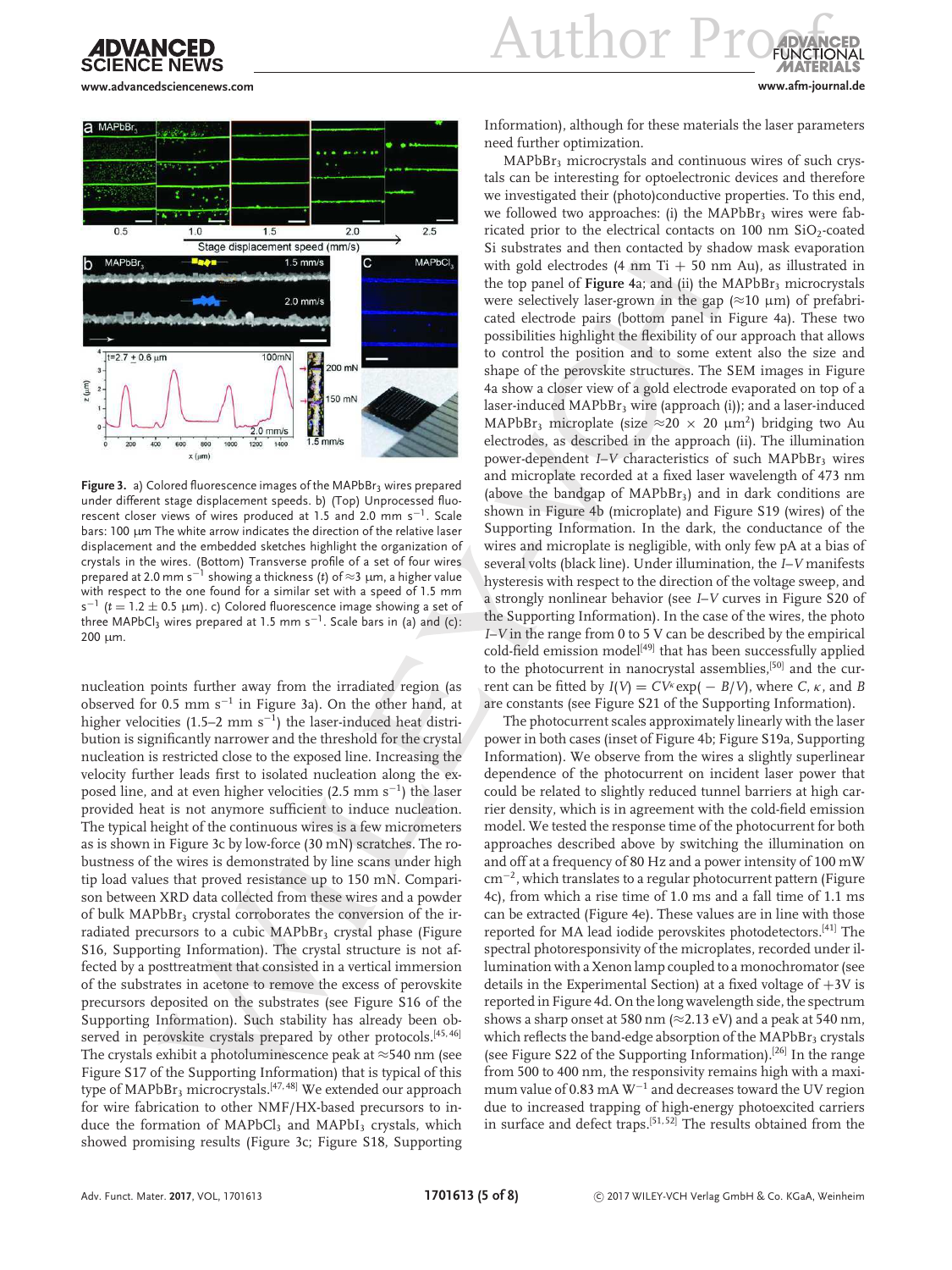

**www.advancedsciencenews.com www.afm-journal.de**



**Figure 4.** Optoelectronic properties of the laser-induced microplates and wires consisting of MAPbBr<sub>3</sub> crystals. a) Scheme of the device configurations used to evaluate the different responses of the microplate and wires. The SEM images show a wire after the top Au electrodes deposition and a stacked perovskite microplate bridging prefabricated Au electrodes with a gap of 10 µm. Scale bars: 50 µm (top) and 20 µm (bottom)**.** b) *I*–*V* curves in the dark and upon illumination at different light power. The inset shows the photocurrent as a function of the applied light power at a bias of 1 V. c,e) Temporal photoresponse of the microplate when switching the illumination on and off**.** d) Normalized photocurrent spectrum recorded at a bias voltage of 3 V. The red line highlights the peak maximum at 540 nm.

wires fabricated along approach (i) are reported in Figure S19 of the Supporting Information.

### **3. Conclusions**

In summary, we have demonstrated the spatially localized growth of perovskite crystals with different size, ranging from the nanometer to the micrometer scale, on different substrates via laser-induced heating of liquid precursors. This method enables direct nucleation and on-site growth of stable  $MAPbX<sub>3</sub>$ crystals at specific locations or in functional patterns by using laser sources that are commonly available. Furthermore, it has the additional advantage that immediate inspection of the obtained structures by conventional fluorescence microscopy can be easily implemented. We demonstrate the potential of this process for optoelectronic applications by writing luminescent arrays and photoconductive wires on planar substrates. The direct fabrication of functional structures by laser writing that we show provides several advantages that are highly relevant for

Author Pr

device fabrication: (i) no extra lithography steps are needed to obtain patterned structures; (ii) the pattern, and the perovskite crystal size and shape that constitute it, can be controlled in situ and customized to specific needs; and (iii) the process uses a significantly lower amount of resources to obtain functional optoelectronic structures as compared to, for example, spin coating or liquid knife deposition techniques of perovskite inks (that additionally need to be combined with lithography processes).

### **4. Experimental Section**

*Chemicals*: Lead (II) bromide (PbBr<sub>2</sub>, 99.999%), lead (II) iodide (PbI2, 99.999%), hydrobromic acid (HBr, 48% in mass in water), hydrochloric acid (HCl, ACS reagent,  $\geq$ 37% in mass in water), hydriodic acid (HI, 99.99%), and NMF (99%) were purchased by Sigma-Aldrich. Lead (II) chloride (PbCl<sub>2</sub>, 99%) was purchased from Strem Chemicals. All reagents were employed as received.

Solution and Sample Preparation: The mixture of MAPbBr<sub>3</sub> perovskite precursors (1 M concentration) was prepared with PbBr<sub>2</sub> (150 mg) in HBr (60  $\mu$ L) and NMF (350  $\mu$ L). The solution of MAPbCl<sub>3</sub> perovskite precursors  $(0.2 \text{ M})$  was prepared with PbCl<sub>2</sub> (111 mg of PbCl<sub>2</sub>) in HCl (200  $\mu$ L) and NMF (1.800 mL). Finally, the solution of  $MAPbI<sub>3</sub>$  perovskite precursors was prepared by using HI (670  $\mu$ L) and NMF (670  $\mu$ L) and added them to PbI<sup>2</sup> (378 mg). All the mixtures were sonicated for 10 min to obtain a limpid solution. P-type Si substrates purchased from Ted Pella were used as laser absorbing supports with sizes of  $5 \times 5$  mm<sup>2</sup> and  $12 \times 16$  mm<sup>2</sup>. Prior to solution deposition all the substrates were cleaned via sonication (5 min) in acetone, distilled water, and isopropanol and dried with compressed air. The surfaces were then exposed to a plasma treatment (Gambetti Tucano Multipurpose Plasma System) with  $O<sub>2</sub>$  flow for 5 min at 150 W. Finally, the substrates were fixed on glass slides with a double face adhesive tape that was carefully mounted on the laser stage, and an aliquot (0.2  $\mu$ L) of perovskite precursors were deposited on the top of the silicon substrates, and after 10 min the sample was ready for laser irradiation. A complete list of the laser parameters used is given in Tables S1 and S3 of the Supporting Information.

*Laser Setup*: All experiments were performed using a Ti:sapphire femtosecond laser operating at 800 nm (Chameleon, Coherent GmbH, rep. rate: 80 MHz, pulse width: <140 fs). A commercial scanning microscope (Confocal C2, Nikon) equipped with a long working distance objective lens (10×, NA  $= 0.28$ , WD  $= 33.5$  mm, Mitutoyo) was used to focus light on the silicon substrate. 1D patterns including dot arrays and lines were obtained by moving the sample in the *XY* plane with a motorized stage (2 MT1-Z8 linear translation stages, Thorlabs) while keeping the laser beam steady. 2D and 3D structures (e.g., squares) were instead obtained by employing the XY galvo scanner of the microscope in order to scan a preselected area of the silicon substrate. Power of the laser was set at different powers, from 100 to 370 mW, as described in the main text.

*Structural and Optical Characterization*: XRD analysis was carried out on a Rigaku SmartLab X-ray powder diffractometer equipped with a 9 kW CuKα rotating anode, operating at 40 kV and 150 mA with an aperture of 1 mm. A Göbel mir-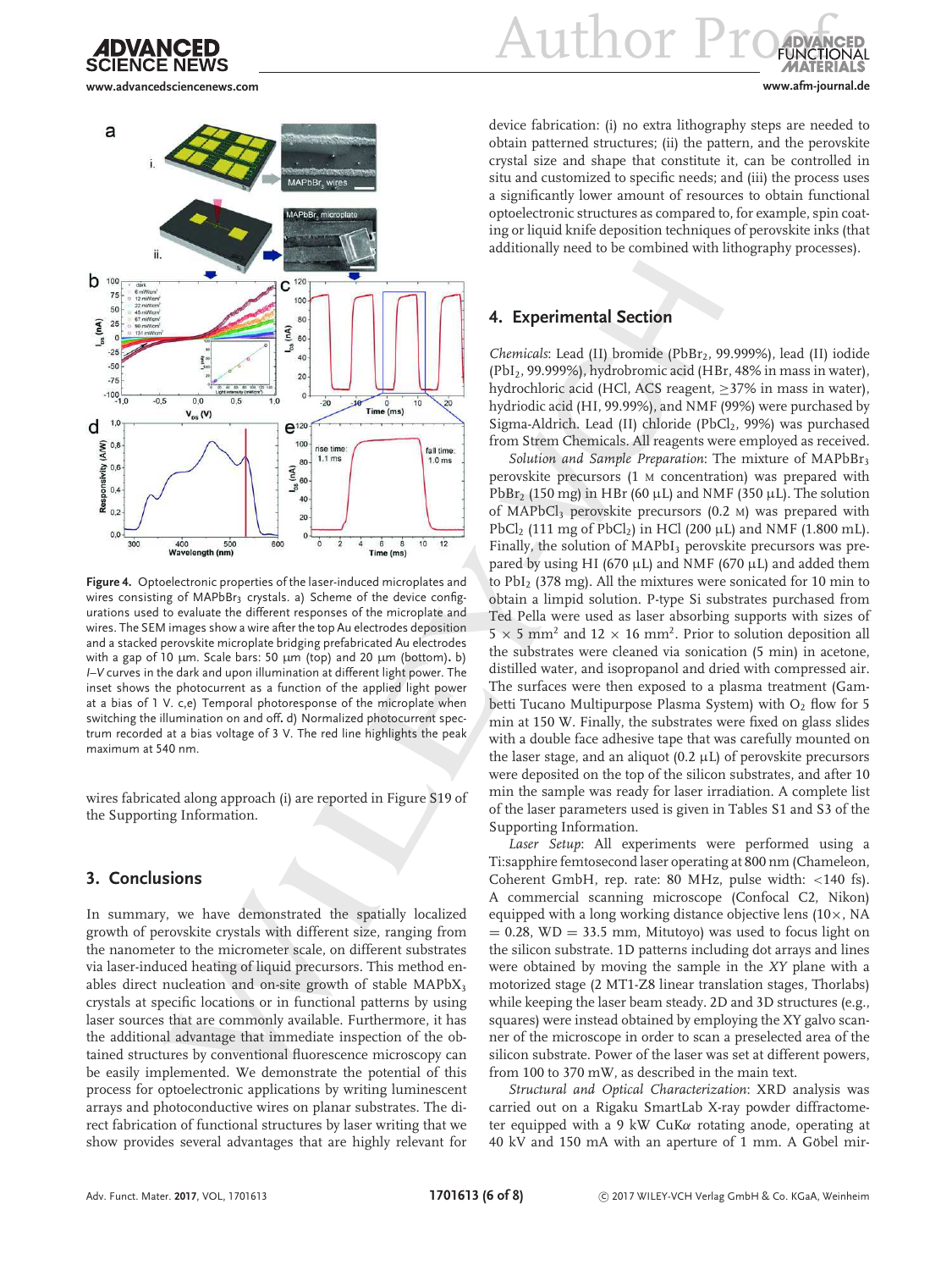

**Author Pro www.advancedsciencenews.com www.afm-journal.de**

ror was used both to convert the divergent X-ray beam into a parallel beam and to suppress the Cu  $K\beta$  radiation. Fluorescent and white light optical microscopy investigation was carried out with a Nikon Eclipse 80i upright fluorescence microscope illuminated with a high-intensity arc lam and equipped with a DAPI filter (ex 360/40, em 460/50 used for MAPbCl<sub>3</sub> imaging), an FITC filter (ex 470/30, em 535/50 used for MAPbBr<sub>3</sub> imaging), and a TRITC filter (ex 540/25, em 605/25 used for MAPbI<sub>3</sub> imaging). The images were collected with a high-speed cooled monochrome CCD camera head DS-SMB Wc. High-resolution SEM analyses were conducted on a FEI Helios NanoLab 600 Dualbeam (FEI/SEM) system. The elemental chemistry analysis was conducted via EDS in a JEOL JSM-7500FA SEM. The photoluminescence spectra were collected on laser irradiated samples with a Horiba FluoroMax 4 spectrometer. The absorption spectra from fresh mixtures of MAPbX<sub>3</sub> perovskite precursors and their single liquid components (NMF and HX) were recorded with a Varian Cary 5000 UV–vis−NIR spectrophotometer. An aliquot (50  $\mu$ L) of the perovskite precursors was deposited on a glass substrate and annealed at 120 ◦C for 10 min to collect the absorption spectrum shown in Figure S21 of the Supporting information. Scratch tests were performed across sets of MAPbBr<sub>3</sub> wires on a CSM MicroCombi system with a 1 mm diameter steel ball at a speed of 1 mm min<sup>−</sup><sup>1</sup> for a total scratch length of 1.5 mm. The tests were conducted with different loads (100, 150, 200, 250, and 300 mN) to determine the critical force to produce removal of crystals from the wires and thus providing a comparative estimation of crystal adhesion to the substrates. Additional scratches at low force (30 mN) were used to determine the wires thickness. To collect thermal images and estimate the average temperature of the Si substrates before and after laser irradiation an infrared Fluke TiR32 Thermal Imager (up to wavelength of 14 000 nm) was used. Theoretical analysis on the temperatures induced by laser cumulative heating on the Si substrate was performed with Matlab.

*Optoelectrical Characterization*: In the case of the wires, the structures were fabricated by first drawing MAPbBr<sub>3</sub> wires on 100 nm thick layer of  $SiO<sub>2</sub>$  coating on Si-substrates acquired from Ossila. Next, gold layers ( $\approx$ 50 nm) acting as electrical contacts were deposited on the top of the wires through thermal evaporation by using a shadow mask (arrays spaced 40  $\mu$ m), after deposition of 5 nm of Ti using the same protocol. In the case of the microplates, the electrodes were defined on *n*-doped Si substrates with a thermal oxide layer of 100 nm by electron beam lithography. For this, the substrates were spin-coated with poly(methyl methacrylate) and the patterning was carried out using the Raith 150-Two NanoSuit software in a SEM microscopy (from Zeiss). After defining the electrodes, 5 nm of Ti and 50 nm of Au were deposited using an electron-beam evaporator. The electrodes were spaced 10 um. Current-voltage curves were recorded under vacuum using a Janis probe. The photocurrent spectra were acquired using an ASB-XE-175 Xe-light source, which was passing through a CM110 1/8m monochromator to tune the wavelength between 300 and 800 nm. The power spectrum of the Xe-lamp/monochromator was recorded in the same setup using a Thorlabs DET10A silicon photodiode in order to correct the photocurrent spectra. The time-dependent measurements were carried out by using a chopper to modulate the incoming light. The transient photocurrent was then measured

using a DSO-X 2014A oscilloscope from Agilent technologies. The risetime is defined as the time needed for the current to rise from 10% to 90% of maximum value and the falltime corresponds to the time that takes for the system to fall 90% to 10% of the maximum current.

# **Supporting Information**

Supporting Information is available from the Wiley Online Library or from the author.

## **Acknowledgements**

The authors acknowledge financial support from European Union through the FP7 consolidator ERC grant Trans-Nano (Contract Number 614897). A.C. and M.P.A. thank S. Lauciello for the technical support on the EDS analysis, S. Marras and S. Accornero for the technical support on XRD, and M. Prato for the useful discussions. M.P.A. and S.D. thank M. Leoncini for the technical support on the device preparation. M.P.A. thanks T. Avellini for the technical support on the acquisition of thermal images. Use of the Materials Characterization Facility @ IIT for XRD and scratch characterization is acknowledged. The manuscript was written through contributions of all authors. All authors have given approval to the final version of the manuscript. The authors declare no competing financial interest. **Q4**

## **Conflict of Interest**

The authors declare no conflict of interest.

### **Keywords**

laser, patterning, perovskites, photoconductive wires, thermal crystallization

> Received: March 28, 2017 Revised: June 10, 2017 Published Online: MM DD, YYYY

- [1] J. S. Manser, J. A. Christians, P. V. Kamat, *Chem. Rev.* **2016**, *116*, 12956.
- [2] P. Docampo, T. Bein, *Acc. Chem. Res.* **2016**, *49*, 339.
- [3] H. Zhu, Y. Fu, F. Meng, X. Wu, Z. Gong, Q. Ding, M. V. Gustafsson, M. T. Trinh, S. Jin, X. Y. Zhu, *Nat. Mater.* **2015**, *14*, 636.
- [4] F. Giustino, H. J. Snaith, *ACS Energy Lett.* **2016**, *1*, 1233.
- [5] B. R. Sutherland, E. H. Sargent, *Nat. Photonics* **2016**, *10*, 295.
- [6] R. J. Sutton, G. E. Eperon, L. Miranda, E. S. Parrott, B. A. Kamino, J. B. Patel, M. T. Hörantner, M. B. Johnston, A. A. Haghighirad, D. T. Moore, H. J. Snaith, *Adv. Energy Mater.* **2016**, *6*, 1502458.
- [7] T. M. Brenner, D. A. Egger, L. Kronik, G. Hodes, D. Cahen, *Nat. Rev. Mater.* **2016**, *1*, 15007.
- [8] S. D. Stranks, H. J. Snaith, *Nat. Nanotechnol.* **2015**, *10*, 391.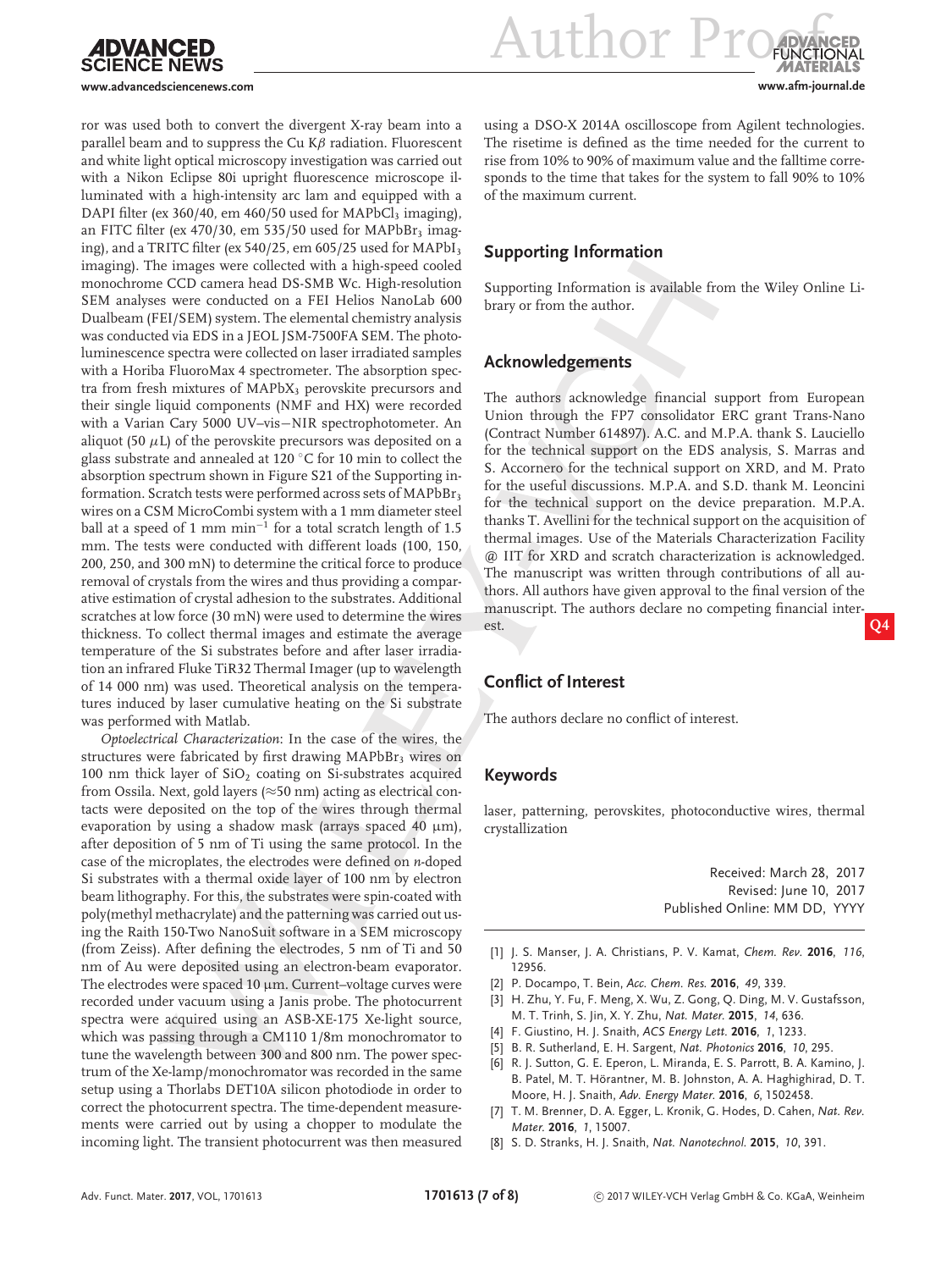# **SCIENCE NEWS**

Author  $Pr$ 

**www.advancedsciencenews.com www.afm-journal.de**

- [9] C. M. Sutter-Fella, Y. Li, M. Amani, J. W. Ager, F. M. Toma, E. Yablonovitch, I. D. Sharp, A. Javey, *Nano Lett.* **2016**, *16*, 800.
- [10] L. Protesescu, S. Yakunin, M. I. Bodnarchuk, F. Krieg, R. Caputo, C. H. Hendon, R. X. Yang, A. Walsh, M. V. Kovalenko, *Nano Lett.* **2015**, *15*, 3692.
- [11] Q. A. Akkerman, V. D'Innocenzo, S. Accornero, A. Scarpellini, A. Petrozza, M. Prato, L. Manna, *J. Am. Chem. Soc.* **2015**, *137*, 10276.
- [12] V. Adinolfi, O. Ouellette, M. I. Saidaminov, G. Walters, A. L. Abdelhady, O. M. Bakr, E. H. Sargent, *Adv. Mater.* **2016**, *28*, 7264.
- [13] Y. Yue, Z. Yang, N. Liu, W. Liu, H. Zhang, Y. Ma, C. Yang, J. Su, L. Li, F. Long, Z. Zou, Y. Gao, *ACS Nano* **2016**, *10*, 11249.
- [14] S. A. Veldhuis, P. P. Boix, N. Yantara, M. Li, T. C. Sum, N. Mathews, S. G. Mhaisalkar, *Adv. Mater.* **2016**, *28*, 6804.
- [15] Z. Zhu, J.-Q. Xu, C.-C. Chueh, H. Liu, Z. a. Li, X. Li, H. Chen, A. K. Y. **Q5** Jen, *Adv. Mater.* **2016**, 1600027.
	- D. Bi, C. Yi, J. Luo, J.-D. Décoppet, F. Zhang, S. M. Zakeeruddin, X. Li, A. Hagfeldt, M. Grätzel, *Nat. Energy* **2016**, *1*, 16142.
	- [17] Y. Liu, Z. Yang, D. Cui, X. Ren, J. Sun, X. Liu, J. Zhang, Q. Wei, H. Fan, F. Yu, X. Zhang, C. Zhao, S. Liu, *Adv. Mater.* **2015**, *27*, 5176.
	- [18] Z. Lian, Q. Yan, T. Gao, J. Ding, Q. Lv, C. Ning, Q. Li, J.-l. Sun, *J. Am. Chem. Soc.* **2016**, *138*, 9409.
	- [19] Y. Kutes, Y. Zhou, J. L. Bosse, J. Steffes, N. P. Padture, B. D. Huey, *Nano Lett.* **2016**, *16*, 3434.
	- [20] B. Ding, L. Gao, L. Liang, Q. Chu, X. Song, Y. Li, G. Yang, B. Fan, M. Wang, C. Li, C. Li, *ACS Appl. Mater. Interfaces* **2016**, *8*, 20067.
	- [21] F. Zhang, H. Zhong, C. Chen, X.-g. Wu, X. Hu, H. Huang, J. Han, B. Zou, Y. Dong, *ACS Nano* **2015**, *9*, 4533.
	- [22] D. N. Dirin, L. Protesescu, D. Trummer, I. V. Kochetygov, S. Yakunin, F. Krumeich, N. P. Stadie, M. V. Kovalenko, *Nano Lett.* **2016**, *16*, 5866.
	- [23] P. K. Nayak, D. T. Moore, B. Wenger, S. Nayak, A. A. Haghighirad, A. Fineberg, N. K. Noel, O. G. Reid, G. Rumbles, P. Kukura, K. A. Vincent, H. J. Snaith, *Nat. Commun.* **2016**, *7*, 13303.
	- [24] S. Bag, M. F. Durstock, *ACS Appl. Mater. Interfaces* **2016**, *8*, 5053.
	- [25] M. Saliba, K. W. Tan, H. Sai, D. T. Moore, T. Scott, W. Zhang, L. A. Estroff, U. Wiesner, H. J. Snaith, *J. Phys. Chem. C* **2014**, *118*, 17171.
	- [26] M. I. Saidaminov, A. L. Abdelhady, B. Murali, E. Alarousu, V. M. Burlakov, W. Peng, I. Dursun, L. Wang, Y. He, G. Maculan, A. Goriely, T. Wu, O. F. Mohammed, O. M. Bakr, *Nat. Commun.* **2015**, *6*, 7586.
	- [27] J.-J. Li, J.-Y. Ma, J.-S. Hu, D. Wang, L.-J. Wan, *ACS Appl. Mater. Interfaces* **2016**, *8*, 26002.
	- [28] C. Bi, Y. Shao, Y. Yuan, Z. Xiao, C. Wang, Y. Gao, J. Huang, *J. Mater. Chem. A* **2014**, *2*, 18508.
	- [29] N. J. Jeon, J. H. Noh, Y. C. Kim, W. S. Yang, S. Ryu, S. I. Seok, *Nat. Mater.* **2014**, *13*, 897.
	- [30] L. Huang, Z. Hu, J. Xu, K. Zhang, J. Zhang, Y. Zhu, *Sol. Energy Mater. Sol. Cells* **2015**, *141*, 377.
	- [31] L. Etgar, P. Gao, P. Qin, M. Graetzel, M. K. Nazeeruddin, *J. Mater. Chem. A* **2014**, *2*, 11586.
	- [32] M. R. Ahmadian-Yazdi, F. Zabihi, M. Habibi, M. Eslamian, *Nanoscale Res. Lett.* **2016**, *11*, 408.
	- [33] G. Niu, X. Guo, L. Wang, *J. Mater. Chem. A* **2015**, *3*, 8970.
	- [34] G. E. Eperon, S. N. Habisreutinger, T. Leijtens, B. J. Bruijnaers, J. J. van Franeker, D. W. deQuilettes, S. Pathak, R. J. Sutton, G. Grancini, D. S. Ginger, R. A. J. Janssen, A. Petrozza, H. J. Snaith, *ACS Nano* **2015**, *9*, 9380.
	- [35] G. Wang, D. Li, H.-C. Cheng, Y. Li, C.-Y. Chen, A. Yin, Z. Zhao, Z. Lin, H. Wu, Q. He, M. Ding, Y. Liu, Y. Huang, X. Duan, *Sci. Adv.* **2015**, *1*, e1500613.
	- [36] L. Niu, X. Liu, C. Cong, C. Wu, D. Wu, T. R. Chang, H. Wang, Q. Zeng, J. Zhou, X. Wang, W. Fu, P. Yu, Q. Fu, S. Najmaei, Z. Zhang, B. I. Yakobson, B. K. Tay, W. Zhou, H. T. Jeng, H. Lin, T. C. Sum, C. Jin, H. He, T. Yu, Z. Liu, *Adv. Mater.* **2015**, *27*, 7800.
- [37] M. Spina, E. Bonvin, A. Sienkiewicz, B. Náfrádi, L. Forró, E. Horváth, *Sci. Rep.* **2016**, *6*, 19834.
- [38] J. Feng, X. Yan, Y. Zhang, X. Wang, Y. Wu, B. Su, H. Fu, L. Jiang, *Adv. Mater.* **2016**, *28*, 3732.
- [39] T. Jeon, H. M. Jin, S. H. Lee, J. M. Lee, H. I. Park, M. K. Kim, K. J. Lee, B. Shin, S. O. Kim, *ACS Nano* **2016**, *10*, 7907.
- [40] S. S. Chou, B. S. Swartzentruber, M. T. Janish, K. C. Meyer, L. B. Biedermann, S. Okur, D. B. Burckel, C. B. Carter, B. Kaehr, *J. Phys. Chem. Lett.* **2016**, *7*, 3736.
- [41] J. Shamsi, A. L. Abdelhady, S. Accornero, M. Arciniegas, L. Goldoni, A. R. S. Kandada, A. Petrozza, L. Manna, *ACS Energy Lett.* **2016**, *1*, 1042.
- [42] S. M. Eaton, H. Zhang, P. R. Herman, F. Yoshino, L. Shah, J. Bovatsek, A. Y. Arai, *Opt. Express* **2005**, *13*, 4708.
- [43] F. Meng, S. A. Morin, A. Forticaux, S. Jin, *Acc. Chem. Res.* **2013**, *46*, 1616.
- [44] A. J. Alexander, *Nat. Photonics* **2016**, *10*, 694.
- [45] B. Brunetti, C. Cavallo, A. Ciccioli, G. Gigli, A. Latini, *Sci. Rep.* **2016**, *6*, 31896.
- [46] S. Yakunin, D. N. Dirin, Y. Shynkarenko, V. Morad, I. Cherniukh, O. Nazarenko, D. Kreil, T. Nauser, M. V. Kovalenko, *Nat. Photonics* **2016**, *10*, 585.
- [47] Z.-Y. Zhang, H.-Y. Wang, Y.-X. Zhang, K.-J. Li, X.-P. Zhan, B.-R. Gao, Q.-D. Chen, H.-B. Sun, *Phys. Chem. Chem. Phys.* **2017**, *19*, 2217.
- [48] P. Tyagi, S. M. Arveson, W. A. Tisdale, *J. Phys. Chem. Lett.* **2015**, *6*, 1911.
- [49] R. G. Forbes, *Appl. Phys. Lett.* **2008**, *92*, 193105.
- [50] Y. Zhang, K. Miszta, L. Manna, E. Di Fabrizio, R. Krahne, *Nanoscale* **2013**, *5*, 7596.
- [51] C. A. Leatherdale, C. R. Kagan, N. Y. Morgan, S. A. Empedocles, M. A. Kastner, M. G. Bawendi, *Phys. Rev. B.* **2000**, *62*, 2669.
- [52] A. Persano, M. De Giorgi, A. Fiore, R. Cingolani, L. Manna, A. Cola, R. Krahne, *ACS Nano* **2010**, *4*, 1646.